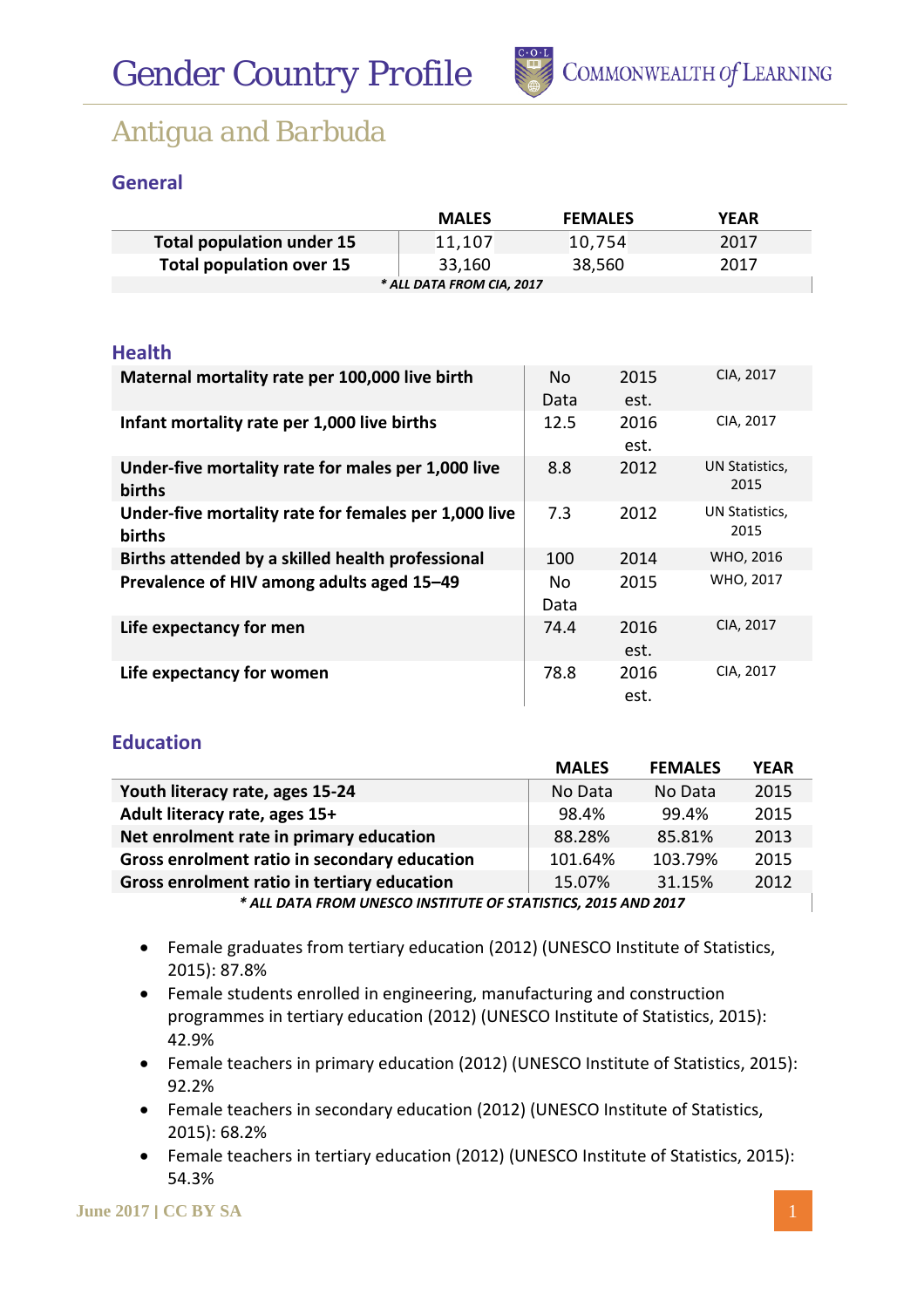

## *Antigua and Barbuda*

#### **Economic Activity**

- Males over 15 who are active in the labour force (2016) (World Bank, 2017): Insufficient data
- Females over 15 who are active in the labour force (2016) (World Bank, 2017): Insufficient data
- Proportion of adults (15 years and older) with an account at a bank or other financial institution, or with a money mobile service provider (2011) (UN Statistics, 2017): Insufficient data

#### **Decision-Making**

• Proportion of seats held by women in National Parliament (2016) (World Bank, 2017): 11

#### **Human Rights**

- Girls married before 15 (UNICEF, 2016): Insufficient data
- Females married between 15 and 19 (World Economic Forum, 2013): Insufficient data
- Women subjected to physical/sexual violence by an intimate partner during their lifetime (UN Women, 2016): Insufficient data
- Women subjected to physical/sexual violence by an intimate partner or a nonpartner during the last 12 months (UN Women, 2016): Insufficient data

### **Gender and Development Trends in Antigua & Barbuda**

#### **Health**

Under the Offences Against the Person Act of 1873 (cap. 58, part IX, sections 53-54), abortion is considered an offence in Antigua and Barbuda, in all cases. Criminal law principles of necessity, however, allow an abortion to be performed to save the life of the pregnant woman (United Nations, n.d.).

Adult female obesity rates in Antigua and Barbuda have reached 34.5% (UN ECLAC, 2016).

#### **Education**

Antigua and Barbuda have achieved near gender parity in the attendance of males and females in schools at primary and secondary levels. A 2014 Caribbean Development Bank report notes that social barriers "adversely impact the access of young women to education, and a higher dropout rate is found among males at the primary, junior secondary and secondary levels" (p. 3).

#### **Economy**

48.4 percent of households in Antigua and Barbuda are headed by women (UN, 2012:22).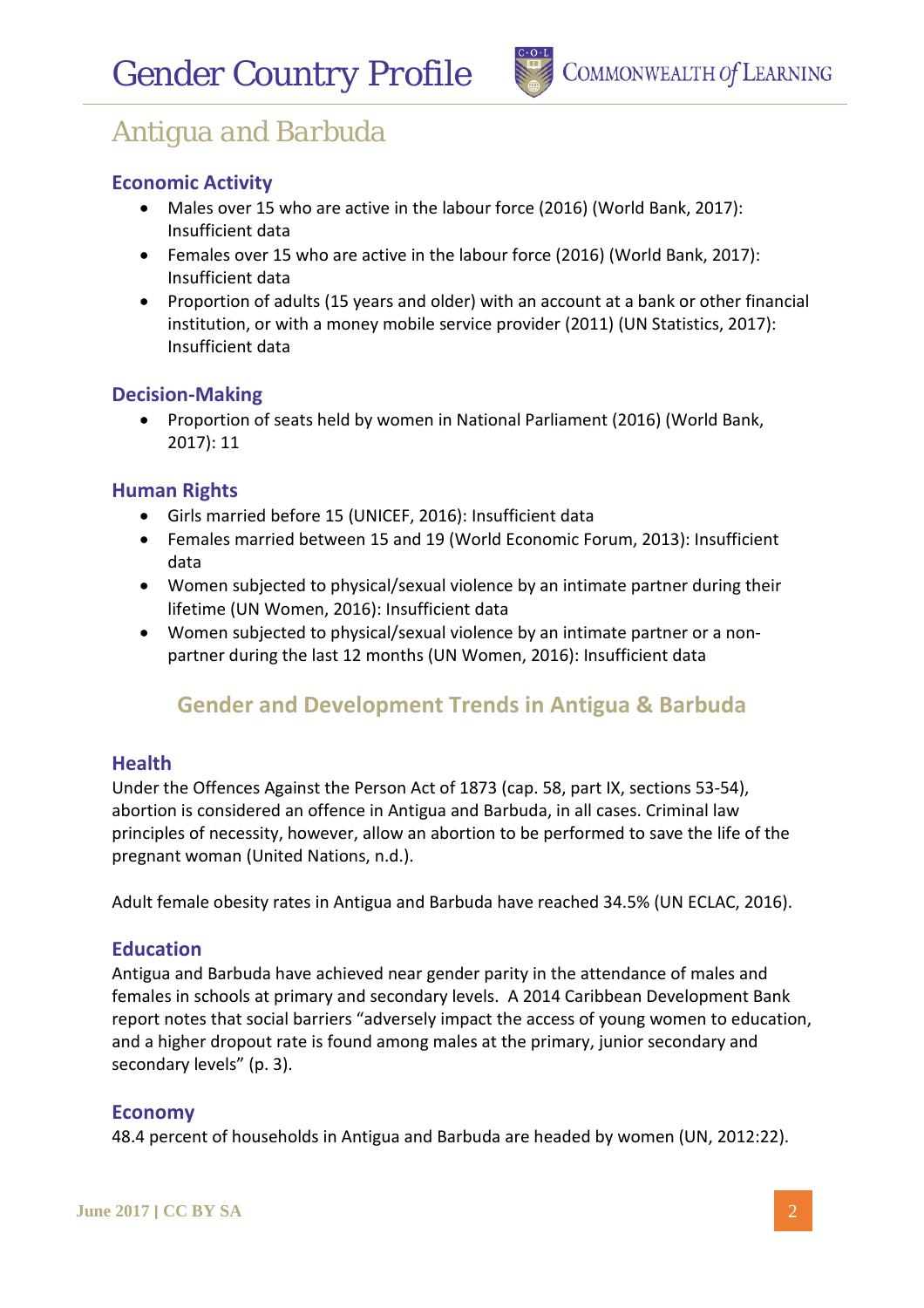

## *Antigua and Barbuda*

The Caribbean Development Bank (2014) described women in Antigua and Barbuda, as predominantly occupying lower paying and/or less secure positions of domesticity and the provision of care" (p. 1).

Women have higher unemployment rates than men, and remain unemployed for longer periods, once they become 'economically inactive' (Caribbean Development Bank, 2014).

#### **Governance**

Women hold less than 15 percent of the nation's political positions, from the local level up to Parliament. This is despite a high level of participation by women in the electoral process (Statement by the Second Secretary: Permanent Mission of Antigua and Barbuda, 2014).

Women hold approximately 75 percent of the most senior civil servant roles in the country (Statement by the Second Secretary: Permanent Mission of Antigua and Barbuda, 2014:3).

#### **Human Rights**

Rape is illegal and carries maximum sentences ranging from 10 years to life imprisonment. Data on the number of persons prosecuted for unlawful sexual intercourse is unavailable, but anecdotal evidence suggested it is a pervasive problem (U.S. Department of State, 2016). Studies indicate that up to 40% of adult women in Antigua experience physical abuse in intimate relationships (OHCHR, 2016).

### **Antigua & Barbuda SDG Progress Profile**

• Antigua & Barbuda were not included in the 2016 SDG Index and Dashboards due to insufficient data. According to a 2016 report (Bertelsmann Stiftung, 2016), the data from Antigua & Barbuda was missing 44% of the values needed to be ranked, and therefore was not included in any indicator data (Annex 2, p. 39)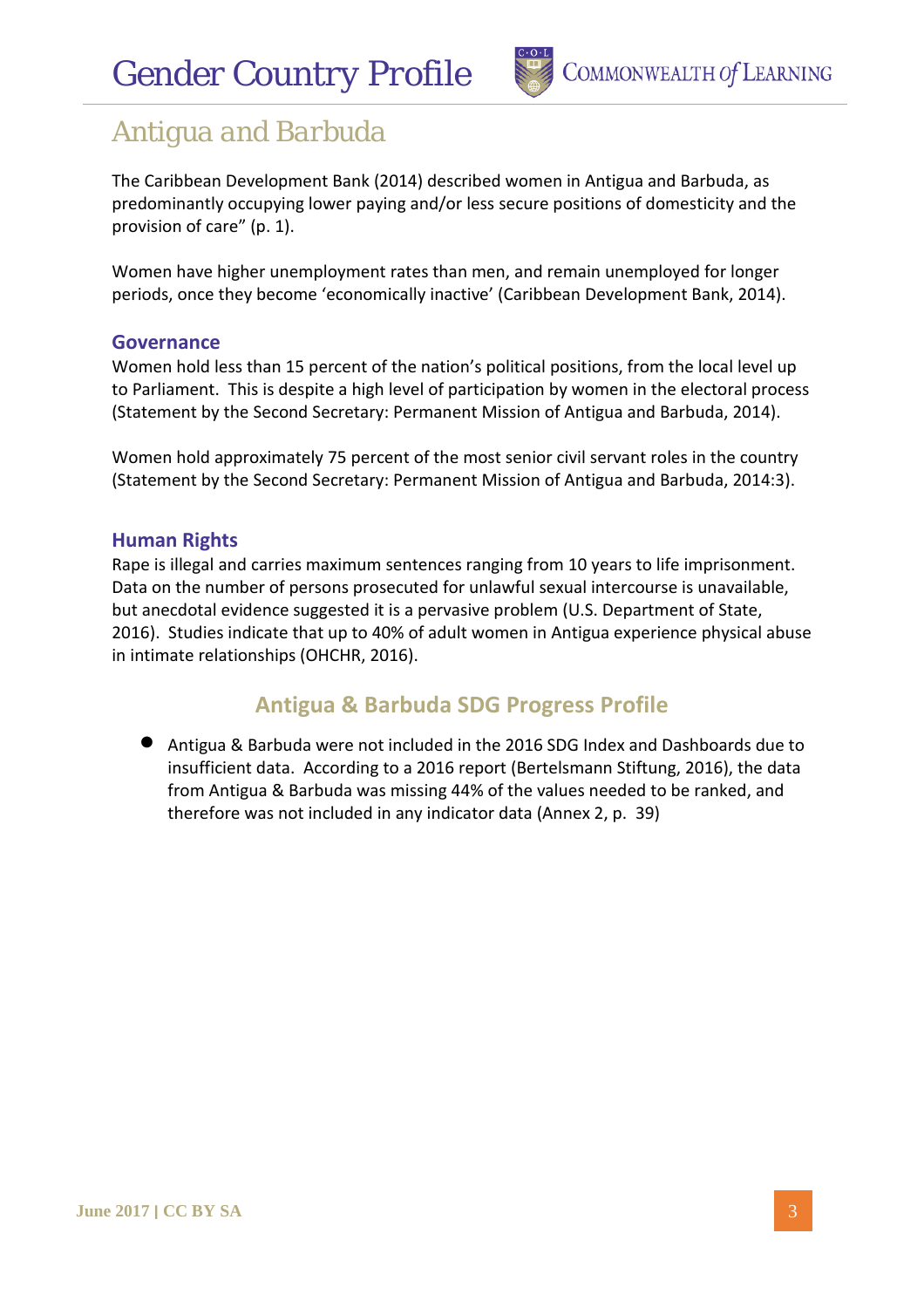

### *Antigua and Barbuda*

#### **References**

Bertelsmann Stiftung (2016). *Sustainable Development Goals Index and Dashboards* (*2016)*. Retrieved from http://www.sdgindex.org/assets/files/sdg\_index\_and\_dashboards\_indicator\_profiles.pd f

Caribbean Development Bank (2014). *Country Gender Assessment: Antigua and Barbuda: Vol. 1.* Retrieved from http://www.caribank.org/uploads/2014/12/CGA-AB-Vol-I- JUNE-2014 FINAL.pdf

CIA. (2017). The World Factbook: Country profiles. Retrieved from https://www.cia.gov/library/publications/the-world-factbook/geos/ac.html

European Institute for Gender Equality (EIGE) (2015). *Gender Equality Index 2015: Measuring Gender Equality in the European Union 2005-2012.* Retrieved from http://eige.europa.eu/rdc/eige-publications/gender-equality-index-2015-measuringgender-equality-european-union-2005-2012-report

Office of the High Commissioner for Human Rights (OCHCR) (2016). *Antigua and Barbuda 2016 UPR: Joint Submission from the United Nations Sub-Regional Team for Barbados and the OECS*. Retrieved from https://www.uprinfo.org/sites/default/files/document/antigua\_and\_barbuda/session\_25\_-\_may\_2016/unst\_barbadosoecs\_upr25\_atg\_e\_main.pdf

Statement by the Second Secretary: Permanent Mission of Antigua and Barbuda (2014). *Antigua and Barbuda.* The Fifty-Eighth Session on the Commission on the Status of Women. New York, NY. Retrieved from https://papersmart.unmeetings.org/media2/2497982/antigua-and-barbuda-r1.pdf

UNESCO Institute of Statistics. (2015). *Education*. Retrieved from http://data.uis.unesco.org

UNESCO (2017). *UNESCO Institute of Statistics.* Retrieved from http://uis.unesco.org/

United Nations (n.d.) *Antigua and Barbuda: Abortion Policy.* Retrieved from www.un.org/esa/population/publications/abortion/doc/antigua1.doc

United Nations (2012). *Stock Taking Report Rio +20: Antigua and Barbuda*. Retrieved from https://sustainabledevelopment.un.org/content/documents/518Antigua%20Report.pdf

United Nations Economic Commission for Latin America and the Caribbean (UN ECLAC) (2016). *Monitoring the SDGs in the Caribbean*. Retrieved from http://www.cepal.org/sites/default/files/events/files/focusissue1jan-mar2016.pdf